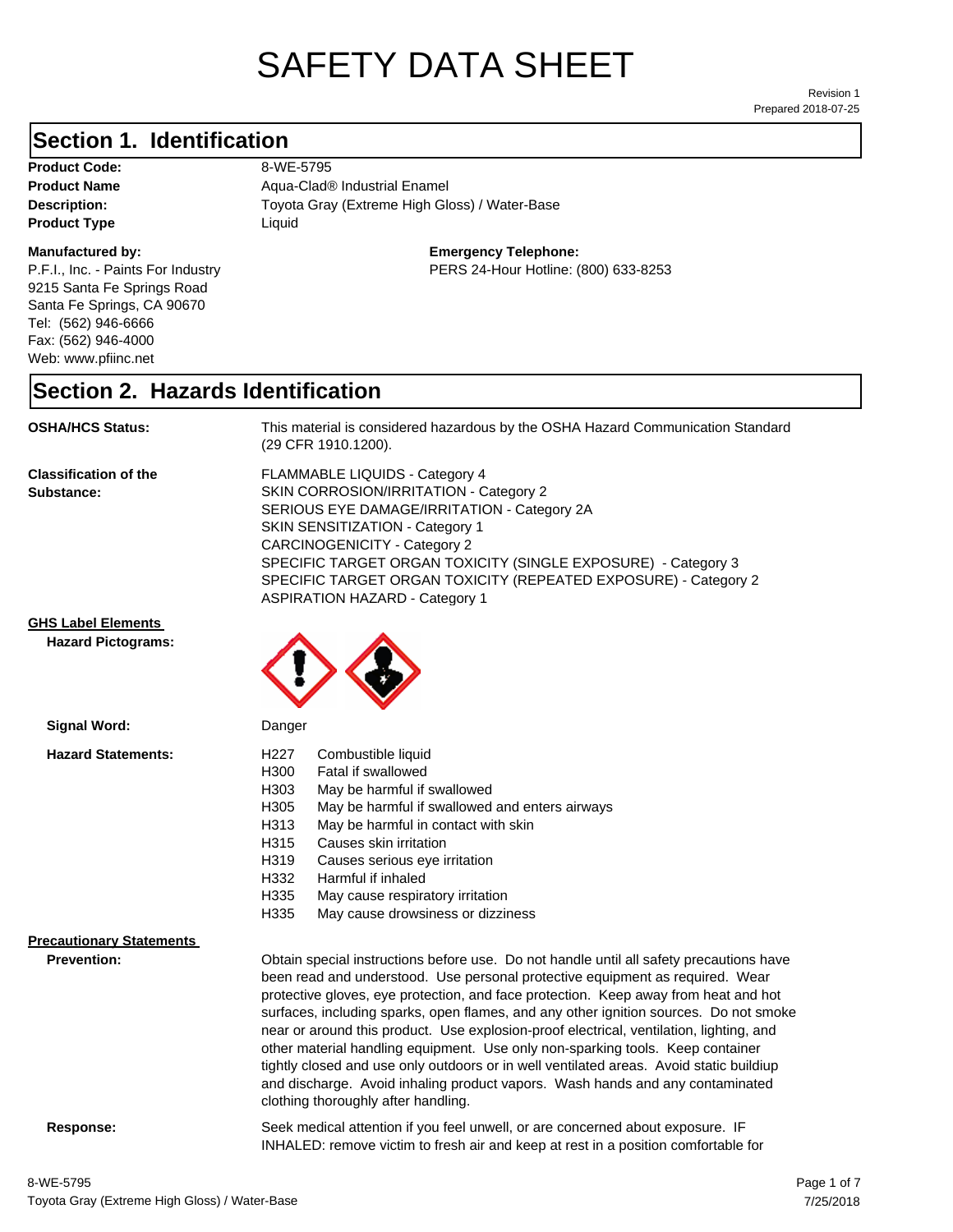| Storage & Disposal:                         | breathing. IF SWALLOWED: contact a poison control center or physician immediately.<br>Do not induce vomiting. IN CASE OF SKIN OR HAIR CONTACT: remove all<br>contaminated clothing, and wash skin with soap and water. If irritation or rash occurs,<br>get medical attention. IF IN EYES: rinse with copious amounts of water for several<br>minutes. Remove contact lenses, if present and easy to do so. If eye irritation persists,<br>seek medical attention.<br>Store in a locked and secure environment. Store in a cool, well ventilated area away<br>from direct sunlight and heat. Dispose of contents and container in accordance with all<br>local, regional, state, and federal regulations.                                                                                                                                                                                                                                                                                                                |
|---------------------------------------------|--------------------------------------------------------------------------------------------------------------------------------------------------------------------------------------------------------------------------------------------------------------------------------------------------------------------------------------------------------------------------------------------------------------------------------------------------------------------------------------------------------------------------------------------------------------------------------------------------------------------------------------------------------------------------------------------------------------------------------------------------------------------------------------------------------------------------------------------------------------------------------------------------------------------------------------------------------------------------------------------------------------------------|
| <b>Supplemental Label</b><br>Elements:      | Ensure adequate ventilation at all times when using this product and when sanding the<br>dried film. Wear an appropriate, NIOSH approved particulate respirator. Follow all<br>respirator manufacturer's directions for proper use. Abrading or sanding this product's<br>dried film may release crystalline silica which has been shown to cause lung damage<br>and may cause cancer following long term exposure. Rags, sandpaper, steel wool,<br>and other abrading materials or waste containing this product may spontaneously<br>combust when improperly disposed of. Product contains solvents which can cause<br>permanent brain and nervous system damage. Intentional misuse by concentrating<br>and inhaling the contents of this product can be harmful or fatal. Do not transfer<br>contents to another container.<br>PROPOSITION 65 WARNING: this product contains chemicals known to the State of<br>California to cause cancer and birth defects or other reproductive harm.<br>FOR INDUSTRIAL USE ONLY. |
| <b>Hazards not otherwise</b><br>classified: | None known.                                                                                                                                                                                                                                                                                                                                                                                                                                                                                                                                                                                                                                                                                                                                                                                                                                                                                                                                                                                                              |

# **Section 3. Composition/Information on Ingredients**

#### Chemical Name / CAS No

Ethylene Glycol Monobutyl Ether 111-76-2 10 to 20% Vapor Pressure: .11 kPa

Titanium Dioxide 13463-67-7 1 to 5%

### **Section 4. First Aid Measures**

#### **Description of First Aid Measures**

| <b>Eye Contact:</b>  | Immediately flush eyes with copious amounts of water. Remove any contact lenses.<br>Rinse for at least 10 minutes. Get medical attention. Chemical burns must be treated<br>promptly by a physician.                                                                                                                                                                                                                                                                                                                                                      |
|----------------------|-----------------------------------------------------------------------------------------------------------------------------------------------------------------------------------------------------------------------------------------------------------------------------------------------------------------------------------------------------------------------------------------------------------------------------------------------------------------------------------------------------------------------------------------------------------|
| Inhalation:          | Remove victim to fresh air and maintain in a rest position comfortable for breathing. If<br>fumes are still present, all rescuers should wear appropriate respirators. If victim<br>exhibits irregular breathing, trained personnel should provide artificial respiration or<br>oxygen. Mouth-to-mouth resuscitation may be dangerous. If necessary, contact a<br>poison control center or physician immediately. If victim is unconscious, place in a<br>recovery position and seek medical help immediately. Maintain an open airway for the<br>victim. |
| <b>Skin Contact:</b> | Wash affected areas with soap and water. Remove contaminated clothing and shoes.<br>Continue to rinse the affected area for at least ten minutes. Get medical attention if<br>discomfort continues. Avoid further exposure in the event of any symptoms or<br>complaints.                                                                                                                                                                                                                                                                                 |
| Ingestion:           | If product is ingested, contact a poison control center or a physician immediately. Do<br>not induce vomitting. Rinse mouth with water and remove dentures, if any. Remove<br>victim to fresh air and keep at rest in a comfortable position to facilitate breathing. If<br>the victim is conscious and the product has been swallowed, provide small quantities of<br>water to drink. Cease if the victim feels sick, as vomitting may be dangerous.<br>Aspiration hazard if swallowed. This product can enter the lungs and cause damage.               |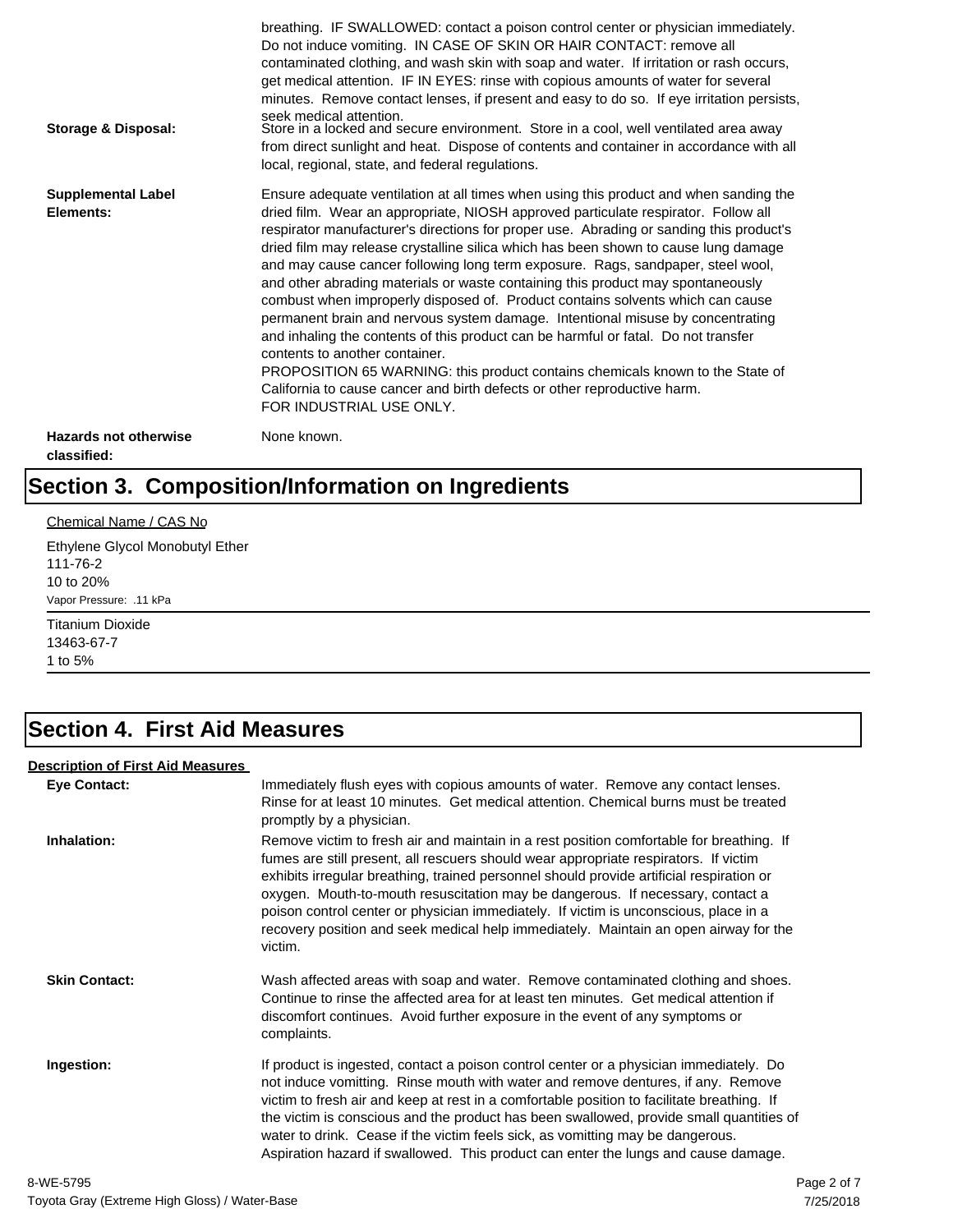If vomitting occurs, the head should be kept low so that vomit does not enter the lungs. Never administer anything by mouth to an unconscious person. If unconscious, place in a recovery position while medical attention is sought. Maintain an open airway for the victim.

| <b>Potential Acute Health Effects</b>               |                                                                                                                                                                                                                                                                                                                                                              |  |  |
|-----------------------------------------------------|--------------------------------------------------------------------------------------------------------------------------------------------------------------------------------------------------------------------------------------------------------------------------------------------------------------------------------------------------------------|--|--|
| <b>Eve Contact:</b>                                 | Causes serious eye irritation.                                                                                                                                                                                                                                                                                                                               |  |  |
| Inhalation:                                         | Can cause central nervous system depression. May cause drowsiness and dizziness<br>as well as respiratory irritation.                                                                                                                                                                                                                                        |  |  |
| <b>Skin Contact:</b>                                | Causes skin irritation. May cause an allergic skin reaction.                                                                                                                                                                                                                                                                                                 |  |  |
| Ingestion:                                          | Can cause central nervous system depression. May be fatal if swallowed and allowed<br>to enter airways. Irritating to mouth, throat and stomach.                                                                                                                                                                                                             |  |  |
| <b>Over-Exposure Signs &amp; Symptoms</b>           |                                                                                                                                                                                                                                                                                                                                                              |  |  |
| <b>Eve Contact:</b>                                 | Adverse symptoms may include: pain or irritation, watering, redness.                                                                                                                                                                                                                                                                                         |  |  |
| Inhalation:                                         | Adverse symptoms may include: respiratory tract irritation, coughing, nausea or<br>vomiting, headache, drowsiness or fatigue, dizziness or vertigo, unconsciousness.                                                                                                                                                                                         |  |  |
| <b>Skin Contact:</b>                                | Adverse symptoms may include: irritation, redness.                                                                                                                                                                                                                                                                                                           |  |  |
| Ingestion:                                          | Adverse symptoms may include: nausea, vomiting.                                                                                                                                                                                                                                                                                                              |  |  |
|                                                     | Indication of immediate medical attention and special treatment needed                                                                                                                                                                                                                                                                                       |  |  |
| <b>Notes to Physician:</b>                          | Treat symptomatically. Contact poison treatment specialists if large quantities have<br>been ingested or inhaled.                                                                                                                                                                                                                                            |  |  |
| <b>Specific Treatments:</b>                         | None specified.                                                                                                                                                                                                                                                                                                                                              |  |  |
| <b>Protection of First Aid</b><br><b>Providers:</b> | No action should be taken involving any personal risk or without proper training. If<br>fumes are still present, rescuers should wear appropriate respirators or a self<br>contained breathing apparatus. Mouth-to-mouth resuscitation may be dangerous for<br>the first aid provider. Wash all contaminated clothing with soap and water before<br>removal. |  |  |

### **Section 5. Fire Fighting Measures**

| <b>Extinguishing Media</b>                        |                                                                                                                                                                                                                                                                                                                                                                              |
|---------------------------------------------------|------------------------------------------------------------------------------------------------------------------------------------------------------------------------------------------------------------------------------------------------------------------------------------------------------------------------------------------------------------------------------|
| Suitable Media:                                   | Dry chemical, CO2, water spray (fog), foam, dry sand.                                                                                                                                                                                                                                                                                                                        |
| Unsuitable Media:                                 | Do not use water jet.                                                                                                                                                                                                                                                                                                                                                        |
| <b>Specific Hazards:</b>                          | Combustible liquid. Closed containers may explode when exposed to extreme heat as<br>a result of buildup of steam. Keep containers tightly closed and isolate from heat,<br>electrical equipment, sparks, and open flames. No unusual fire or explosion hazards<br>noted.                                                                                                    |
| <b>Special Firefighting</b><br><b>Procedures:</b> | Water may be used to cool closed containers to prevent pressure buildup and possible<br>autoignition or explosion. Evacuate area and fight fire from safe distance. Containers<br>may explode when heated. Firefighters should wear appropriate protective equipment<br>and self-contained breathing apparatus with a full face-piece operated in positive<br>pressure mode. |

### **Section 6. Accidental Release Measures**

| <b>Environmental Precautions:</b>                               | Avoid dispersal of spilled material and runoff from contacting soil, waterways, drains,<br>and sewers. Inform the relevant authorities if the product has caused environmental<br>pollution.                                                                                                                                                                                                              |
|-----------------------------------------------------------------|-----------------------------------------------------------------------------------------------------------------------------------------------------------------------------------------------------------------------------------------------------------------------------------------------------------------------------------------------------------------------------------------------------------|
| <b>Steps to be Taken if Material</b><br>is Released or Spilled: | Contain spilled liquid with sand or earth. Do not use combustible materials such as<br>sawdust. Eliminate all ignition sources and use explosion-proof equipment. Place<br>material in a container and dispose of according to local, regional, state, and federal<br>regulations. Ventilate area and remove product with inert absorbent and non-sparking<br>tools. Do not incinerate closed containers. |
| <b>Small Spills:</b>                                            | Stop leak if doing so can be done without risk. Remove containers from spill area.<br>Use non-sparking tools. Dilute with water and mop up if water-soluble. If not<br>water-soluble, absorb with inert dry material and place in appropriate waste container.                                                                                                                                            |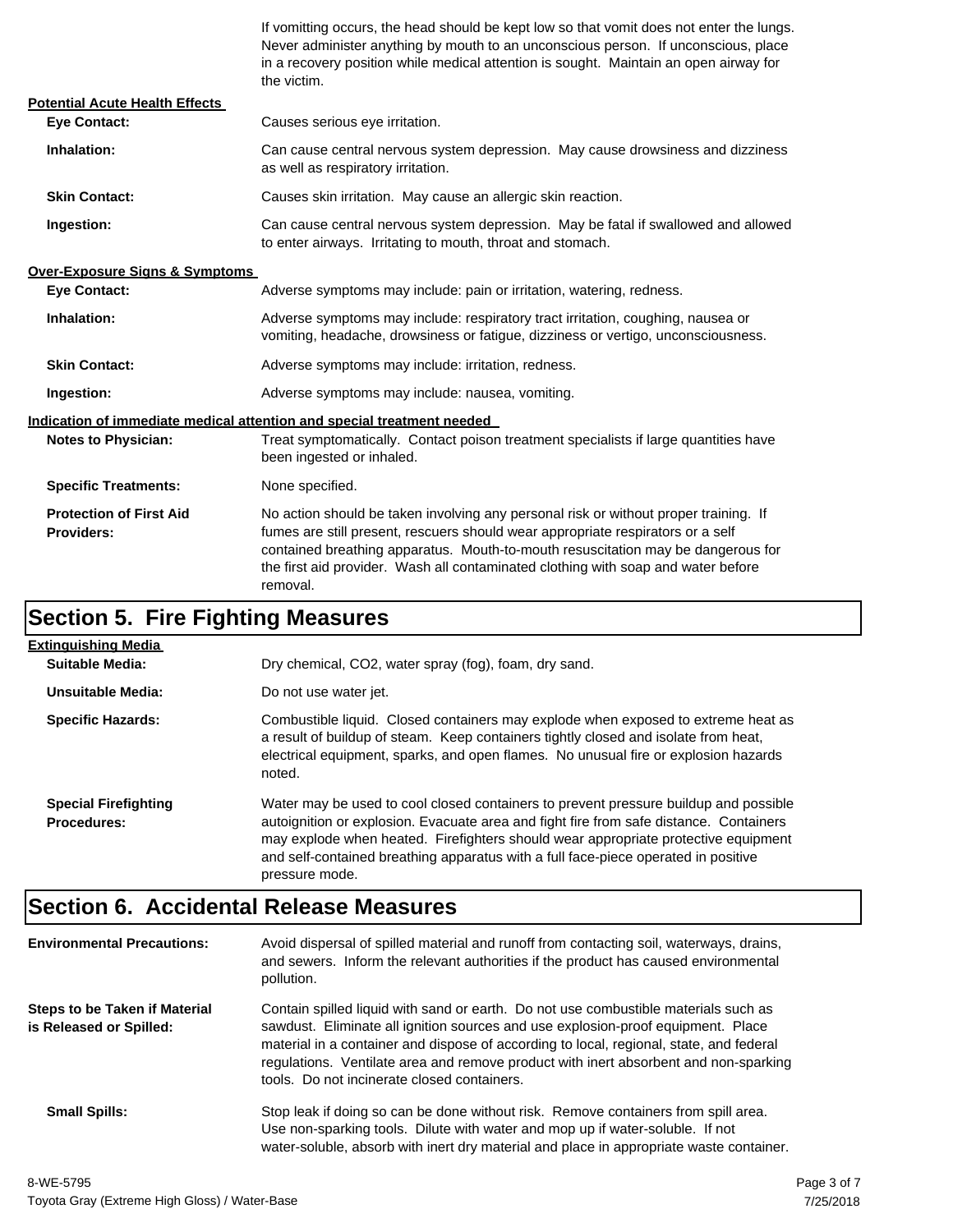Dispose of via a licensed waste disposal contractor.

Large Spills: Stop leak if doing so can be done without risk. Remove containers from spill area. Use non-sparking tools. Approach the release from upwind. Prevent entry into sewers, waterways, basements, or confined areas. Wash spillages into an effluent treatment plant or proceed as follows: contain and collect spillage with inert absorbent materials and place in a container for disposal according to local regulations. Dispose of via a licensed waste disposal contractor. See Section 1 for emergency contact information and Section 13 for waste disposal.

#### **Section 7. Handling and Storage**

**Handling:** Wash thoroughly after handling. Eating, drinking, and smoking should be prohibited in areas where this material is handled, stored, and processed. Wash hands and face before eating or drinking. Remove contaminated clothing and launder before reuse. Use only with adequate ventilation. Follow all SDS and label precautions even after container is emptied, as it may retain product residues. Avoid breathing fumes, vapors, or mist. Avoid contact with eyes, skin, and clothing.

Storage: Store in a dry, cool, well ventilated place. Keep container tightly closed while not in use. Isolate from heat, electrical equipment, sparks, and open flame. Do not store above 120 degrees Fahrenheit. Protect from heat, moisture, and foreign materials.

#### **Section 8. Exposure Controls/Personal Protection**

| Chemical Name / CAS No<br>Ethylene Glycol Monobutyl<br>Ether<br>111-76-2<br>10 to 20%<br>Vapor Pressure: .11 kPa | <b>OSHA Exposure Limits</b><br>50 ppm                                                                                                                                                                                                                                                                                               | <b>ACGIH Exposure Limits</b><br>20 ppm                                                                                                                                                                                                                                                                                                                                                                                                                                                                                                                                                                                                                                                                                                                                                        | <b>Other Exposure Limits</b> |
|------------------------------------------------------------------------------------------------------------------|-------------------------------------------------------------------------------------------------------------------------------------------------------------------------------------------------------------------------------------------------------------------------------------------------------------------------------------|-----------------------------------------------------------------------------------------------------------------------------------------------------------------------------------------------------------------------------------------------------------------------------------------------------------------------------------------------------------------------------------------------------------------------------------------------------------------------------------------------------------------------------------------------------------------------------------------------------------------------------------------------------------------------------------------------------------------------------------------------------------------------------------------------|------------------------------|
| <b>Titanium Dioxide</b><br>13463-67-7<br>1 to 5%                                                                 | $5 \text{ mg/m}$                                                                                                                                                                                                                                                                                                                    | 10 $mg/m3$                                                                                                                                                                                                                                                                                                                                                                                                                                                                                                                                                                                                                                                                                                                                                                                    |                              |
| <b>Engineering Controls:</b>                                                                                     |                                                                                                                                                                                                                                                                                                                                     | Use process enclosures, local exhaust ventilation, or other engineering controls to<br>keep worker exposure to airborne contaminants below any recommended or statutory<br>limits. The engineering controls also need to keep gas, vapor, or dust concentrations<br>below any lower explosive limits. Use explosion-proof ventilation equipment.                                                                                                                                                                                                                                                                                                                                                                                                                                              |                              |
| <b>Environmental Controls:</b>                                                                                   | Emissions from ventilation or work process equipment should be checked to ensure<br>they comply with the requirements of environmental protection legislation. In some<br>cases, fume scrubbers, filters, and other engineering modifications to the process<br>equipment may be required to reduce emissions to acceptable levels. |                                                                                                                                                                                                                                                                                                                                                                                                                                                                                                                                                                                                                                                                                                                                                                                               |                              |
| <b>Respiratory Protection:</b>                                                                                   | adequate protection.                                                                                                                                                                                                                                                                                                                | Use a properly fitted, air-purifying or air-fed respirator complying with an approved<br>standard if a risk assessment indicates this is necessary. Respiratory protection<br>programs that meet OSHA 1910.134 and ANSI Z88.2 requirements must be followed<br>when workplace conditions warrant a respirator's use. A NIOSH/MSHA approved<br>respirator with an organic vapor cartridge may be permissible under circumstances<br>where airborne concentrations are expected to exceed exposure limits. Protection<br>provided by air purifying respirators is limited. Use a positive pressure, air supplied<br>respirator if there is any potential for an uncontrolled release, exposure levels are not<br>known, or in any circumstances where air purifying respirators may not provide |                              |
| <b>Skin Protection:</b>                                                                                          | used.                                                                                                                                                                                                                                                                                                                               | Use impervious, chemical resistant gloves to prevent prolonged skin contact and<br>absorption of material through the skin. Nitrile or neoprene gloves may afford<br>adequate protection. Personal protective equipment for the body should be selected<br>based on the task being performed and the risks involved, and should be approved by<br>a specialist before handling this product. Where there is a risk of ignition from static<br>electricity, wear anti-static protective clothing. For best protection, the clothing should<br>include anti-static boots, gloves, and overalls. Appropriate footwear should always be                                                                                                                                                           |                              |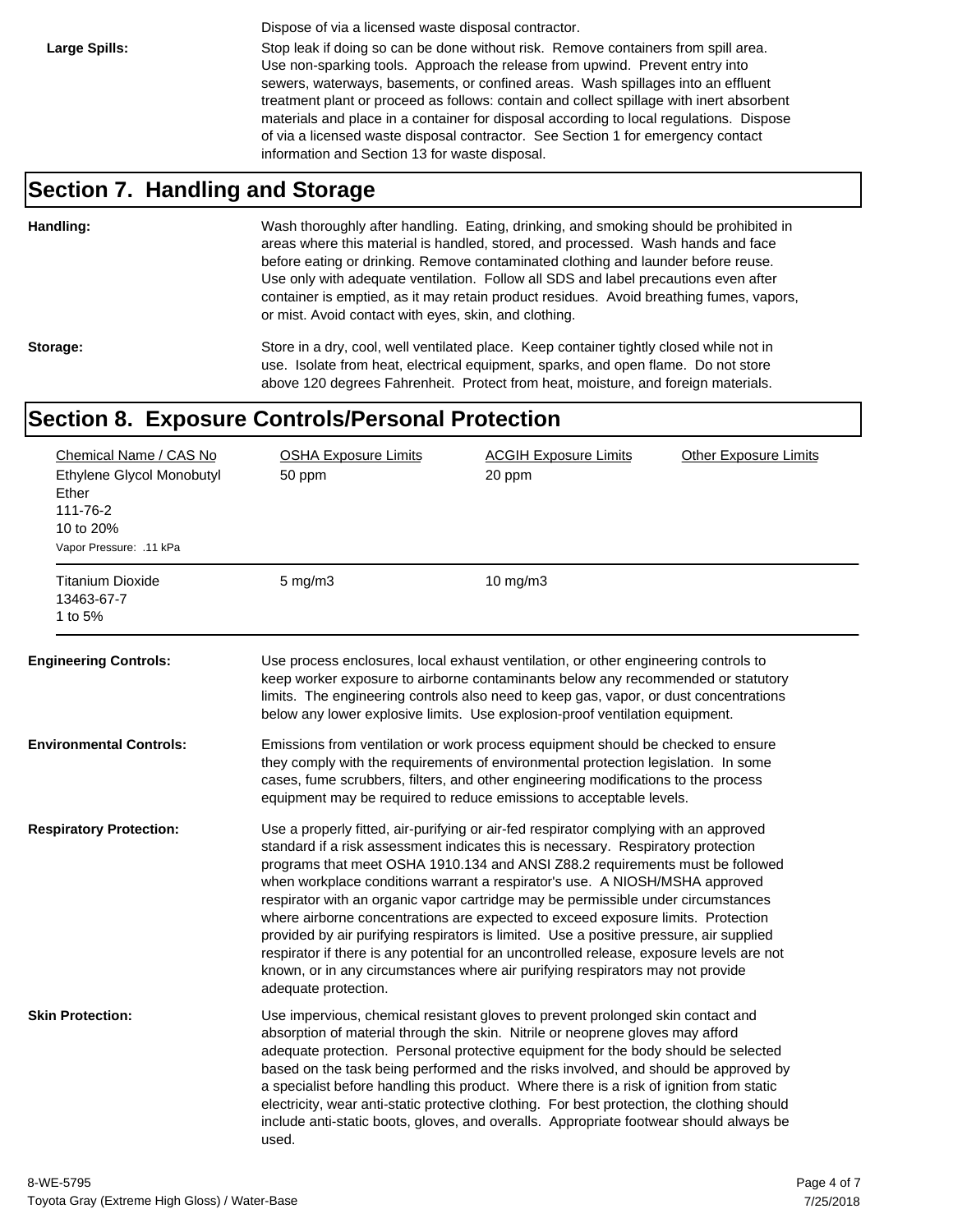| <b>Eye Protection:</b> |  |
|------------------------|--|
|                        |  |

Safety eyewear, such as splash goggles or a full face shield, should be worn at all times to protect against splashes of liquids.

**Hygienic Measures:** Wash thoroughly with soap and water before eating, drinking, or smoking. Remove contaminated clothing immediately and launder before reuse.

# **Section 9. Physical and Chemical Properties**

Physical State: Liquid Odor: Solvent odor

| Vapor Density                                     | Heavier than air            |
|---------------------------------------------------|-----------------------------|
| Vapor Density                                     | 3.92                        |
| Vapor Pressure                                    | 8 hPa                       |
| <b>Evaporation Rate</b>                           | Slower than ether           |
| Boiling Point                                     | 171 C                       |
| Specific Gravity (SG)                             | 1.062                       |
| Material VOC (Lb / Gal)                           | 1.39                        |
| Material VOC $(g/L)$                              | 165.97                      |
| Coating VOC (Lb/Gal)                              | 2.94                        |
| Coating VOC (g/L)                                 | 351.68                      |
| Flash Point:                                      | 61 Celsius (142 Fahrenheit) |
| Autoignition:                                     | Not available               |
| LEL: I                                            | 1.1%                        |
| UEL:                                              | 10.6%                       |
| <b>Partition Coefficient.</b><br>n-octanol/water: | Not available               |
| Auto-ignition temperature:                        | Not available               |

# **Section 10. Stability and Reactivity**

| <b>Conditions to Avoid:</b>      | Avoid temperatures above 120 degrees Fahrenheit. Avoid all possible sources of<br>ignition. Do not pressurize, cut, weld, braze, drill, or expose containers to heat. Do not<br>allow vapor to accumulate in low or confined areas. Avoid contact with strong acid and<br>strong bases. |
|----------------------------------|-----------------------------------------------------------------------------------------------------------------------------------------------------------------------------------------------------------------------------------------------------------------------------------------|
| Incompatibility:                 | Incompatible with strong oxidizing agents.                                                                                                                                                                                                                                              |
| <b>Hazardous Decomposition:</b>  | By open flame, carbon monoxide and carbon dioxide. When heated to decomposition,<br>product emits acrid smoke and irritating fumes. Contains solvents which may form<br>carbon monoxide, carbon dioxide, and formaldehyde.                                                              |
| <b>Hazardous Polymerization:</b> | Will not occur under normal conditions.                                                                                                                                                                                                                                                 |
| Stability:                       | The product is stable.                                                                                                                                                                                                                                                                  |

# **Section 11. Toxicological Information**

| <b>Effects of Over-Exposure</b> |                                                                                                                                                                                                                                                                                                                                                  |
|---------------------------------|--------------------------------------------------------------------------------------------------------------------------------------------------------------------------------------------------------------------------------------------------------------------------------------------------------------------------------------------------|
| <b>Eve Contact:</b>             | Causes serious eye irritation.                                                                                                                                                                                                                                                                                                                   |
| <b>Skin Contact:</b>            | Prolonged or repeated skin contact may cause irritation. Allergic reactions are<br>possible.                                                                                                                                                                                                                                                     |
| Inhalation:                     | Harmful if inhaled. High gas, vapor, mist, or dust concentrations may be harmful if<br>inhaled. Avoid breathing fumes, spray, vapors, or mist. May cause headaches and<br>dizziness. High vapor concentrations are irritating to the eyes, nose, throat, and lungs.<br>Prolonged or excessive inhalation may cause respiratory tract irritation. |
| Ingestion:                      | Harmful or fatal if swallowed. Aspiration hazard if swallowed; can enter lungs and<br>cause damage.                                                                                                                                                                                                                                              |
| <b>Chronic Hazards:</b>         | High concentrations may lead to central nervous system effects (drowsiness,<br>dizziness, nausea, headaches, paralysis, burred vision) and damage. Reports have                                                                                                                                                                                  |
| . <i>.</i>                      |                                                                                                                                                                                                                                                                                                                                                  |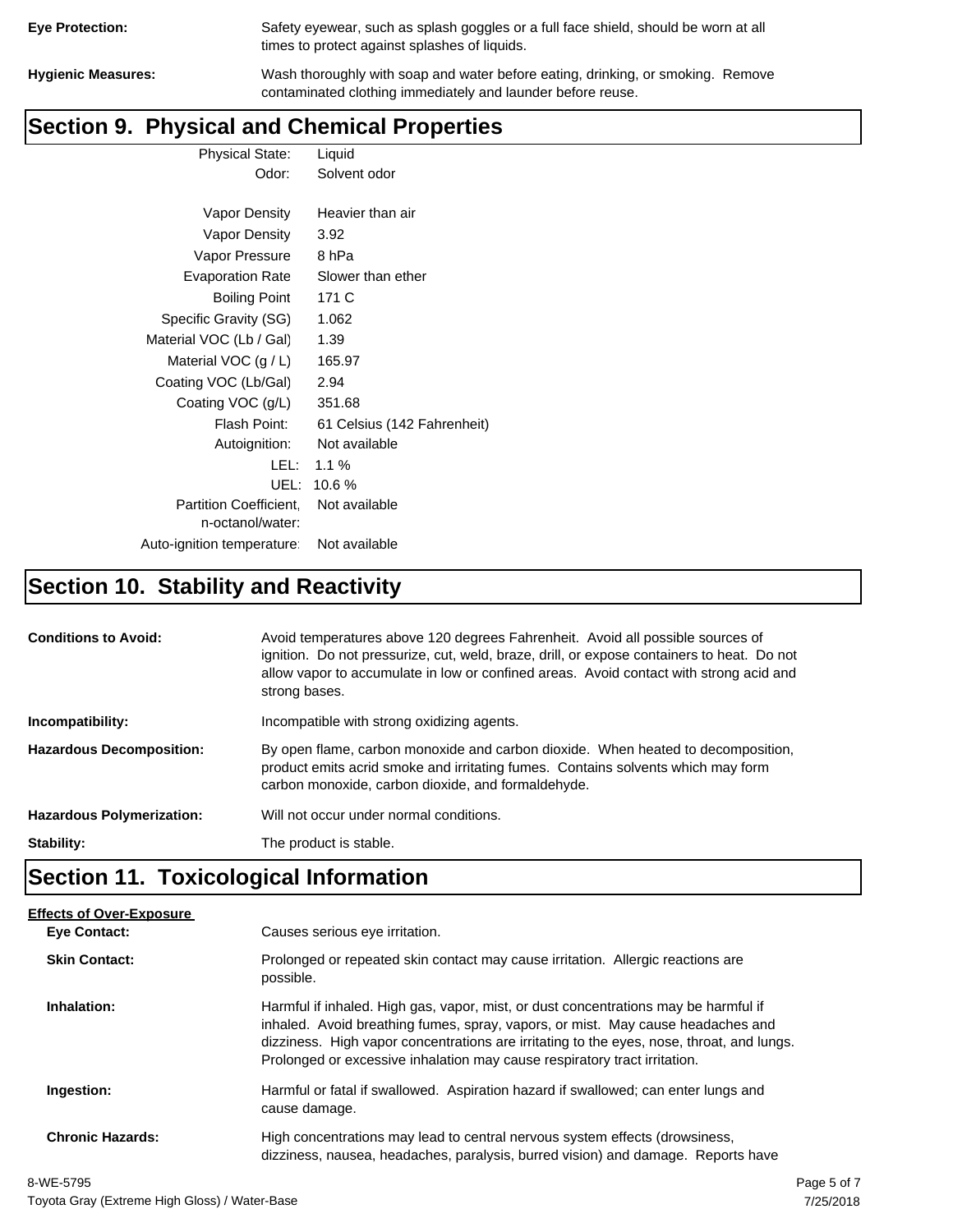|                                 | associated repeated and prolonged occupational overexposure to solvents with<br>permanent brain and nervous system damage. Contains carbon black pigment.<br>Chronic inflammation, lung fibrosis, and lung tumors have been observed in<br>experimental tests involving rats exposed to excessive concentrations of carbon black<br>and several insoluble dust particles for long periods of time. Tumors have not been<br>observed in other species under similar circumstances. Epidemiological studies of<br>North American workers show no evidence of clinically significant negative health<br>effects from occupational exposure to carbon black. Carbon black is listed as a Group<br>2B - Possibly Carcinogenic to Humans, by IARC and is proposed to be listed as A4 -<br>Not Classified as a Human Carcinogen by the American Conference of Governmental<br>Industrial Hygienists. Significant exposure is unlikely during typical application of this<br>product by roller or brush. Risk of overexposure depends on the duration and level of<br>exposure to dust from such processes as repeated sanding of dried surfaces, or<br>inhalation of spray mist, and the actual concentration of carbon black in the product<br>formula.<br>Product contains titanium dioxide, which is listed as a Group 2B - Possibly<br>Carcinogenic to Humans by IARC. No significant exposure to titanium dioxide is<br>anticipated while using this product, in which titanium dioxide is bound to other<br>materials including resin and other pigments, during brush or rolling application.<br>Overexposure risks depend on duration and level of exposure to dust, such as from |  |
|---------------------------------|------------------------------------------------------------------------------------------------------------------------------------------------------------------------------------------------------------------------------------------------------------------------------------------------------------------------------------------------------------------------------------------------------------------------------------------------------------------------------------------------------------------------------------------------------------------------------------------------------------------------------------------------------------------------------------------------------------------------------------------------------------------------------------------------------------------------------------------------------------------------------------------------------------------------------------------------------------------------------------------------------------------------------------------------------------------------------------------------------------------------------------------------------------------------------------------------------------------------------------------------------------------------------------------------------------------------------------------------------------------------------------------------------------------------------------------------------------------------------------------------------------------------------------------------------------------------------------------------------------------------------------------------------------------------------------|--|
|                                 | repeated sanding of this product's dried film, or inhalation of spray mist, and the actual<br>concentration of titanium dioxide in the product formula. For additional information,<br>refer to IARC Monograph, Volume 93, 2010.                                                                                                                                                                                                                                                                                                                                                                                                                                                                                                                                                                                                                                                                                                                                                                                                                                                                                                                                                                                                                                                                                                                                                                                                                                                                                                                                                                                                                                                   |  |
| <b>Primary Routes of Entry:</b> | Eye contact, ingestion, inhalation, absorption through the skin, skin contact.                                                                                                                                                                                                                                                                                                                                                                                                                                                                                                                                                                                                                                                                                                                                                                                                                                                                                                                                                                                                                                                                                                                                                                                                                                                                                                                                                                                                                                                                                                                                                                                                     |  |
| <b>Acute Toxicity Values:</b>   | Acute effects of this product have not been tested. Available data on individual<br>components, if any, will be listed below.                                                                                                                                                                                                                                                                                                                                                                                                                                                                                                                                                                                                                                                                                                                                                                                                                                                                                                                                                                                                                                                                                                                                                                                                                                                                                                                                                                                                                                                                                                                                                      |  |

#### **Section 12. Ecological Information**

**Ecological Information:** Product is a mixture of listed components.

#### **Section 13. Disposal Information**

**Disposal Considerations:** The generation of waste should be avoided or minimized wherever possible. Disposal of this product, solutions, and any by-products should at all times comply with relevant environmental protection regulations and waste disposal regulations, in addition to any local or regional restrictions which may be in effect. Surplus and non-recyclable products should be disposed of via a licensed waste disposal contractor. Waste should not be disposed of untreated to the sewer unless fully compliant with the requirements of all authorities with jurisdiction. Waste packaging should be recycled whenever possible. Incineration or landfill should only be considered when recycling is not feasible. Take care when handling empty containers as they may retain some residual product. Vapor from residue may create a flammable or explosive atmosphere within the used container. Do not expose empty containers to heat or sparks, and do not weld, cut, or grind used containers unless they have been thoroughly cleaned. Avoid contact of spilled material with soil, waterways, drains, and sewer systems.

#### **Section 14. Transport Information**

|                          | Domestic (US DOT)        | <b>International (IMDG)</b> | Air (IATA)               | Canada (TDG)             |
|--------------------------|--------------------------|-----------------------------|--------------------------|--------------------------|
| <b>UN Number:</b>        | Not Regulated            | Not Regulated               | Not Regulated            | Not Regulated            |
| <b>UN Shipping Name:</b> | $\overline{\phantom{0}}$ | $\overline{\phantom{0}}$    | $\overline{\phantom{0}}$ | ٠                        |
| <b>Hazard Class:</b>     | $\overline{\phantom{0}}$ | $\overline{\phantom{a}}$    | $\overline{\phantom{0}}$ | $\overline{\phantom{a}}$ |
| <b>Packing Group:</b>    | $\overline{\phantom{0}}$ | ۰                           | $\overline{\phantom{0}}$ | ٠                        |
| <b>Limited Quantity:</b> | $\overline{\phantom{0}}$ | ۰                           | $\overline{\phantom{0}}$ | ۰                        |

**Special Considerations:** The presence of a shipping description for a particular mode of transport does not